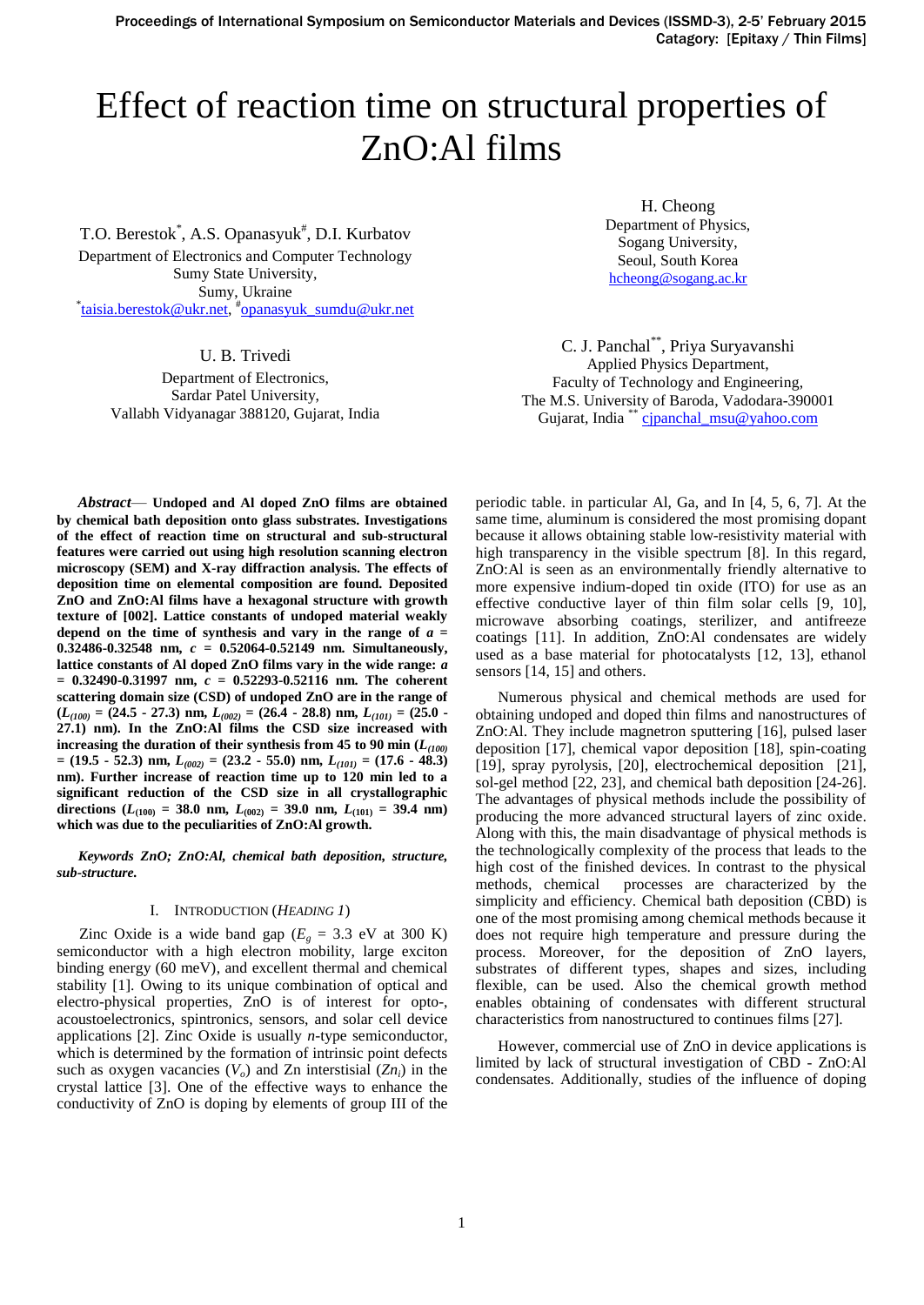impurity of ZnO on structural and sub-structural properties have attracted special attention.

In the present work we present comparizon of the structural properties of undoped and Al doped ZnO films. Also the results of investigations of influence of physical and chemical conditions of their synthesis on texture quality, lattice constants and coherent scattering domain size (CSD) are presented.

### II. EXPERIMENTAL DETAILS

## *A. Synthesis of ZnO and ZnO:Al Films*

Undoped and Al doped ZnO films were obtained by chemical bath deposition from an aqueous solution by changing the duration and number of immersions in a solution with precursors. As the substrate we used glass which was previously cleaned in acetone, isopropanol and ethanol. Zinc nitrate solution (0.1 M) was used as a precursor for zinc oxide layers. To maintain pH at 10, we added a solution of ammonia. For doping of zinc oxide films, an additional solution of aluminum nitrate and KOH was prepared. Obtained solution was mixed by a magnetic stirrer. The temperature of the chemical reactor was 85 °C. The reaction time was varied from 30 to 120 min. It should be noted that after the deposition duration of 60 minutes or more the depletion of the reagents occurred, which led to the termination of films deposition. Therefore the substrates were immersed in a new solution after  $\tau = 60$  min. After the deposition, the samples were dried in nitrogen atmosphere and annealed in air at 350 °C.

# *B. Characterization*

Morphology investigations of synthesized samples were performed using a scanning electron microscope (ZEISS Avirguda). Structural studies were made using an X-ray diffractometer (Bruker D8 Advance) with Ni-filtered Kα radiation of copper anode. The X-ray was focused using the Bragg–Brentano method [28]. The study of obtained XRD patterns was performed using Difwin software. Phase analysis was carried out by comparing the interplanar distances and relative intensities of the investigated samples with the standard according to JCPDS 79-0205 [29]. X-ray signals were normalized to the intensity of the (002) peak of the wurtzite phase of ZnO.

The crystalline quality of the ZnO:Al films was determined by Harris method which was especially convenient for flat samples with axis of the texture tested oriented normal to the surface [28]. The pole density was calculated using the

equation: 
$$
P_i = \frac{(I_i/I_{0i})}{\frac{1}{N} \sum_{i=1}^{N} (I_i/I_{0i})}
$$
, where  $I_i$  and  $I_{0i}$  are the integral

intensity of the *i*- diffraction peak for the film samples and the standards, respectively; and *N* is the number of lines in the diffraction pattern. Thereafter, the dependences  $P_i$  -  $(hkl)_i$  and  $P_i - \varphi$  were established, where *(hkl)*<sup>*i*</sup> is the Miller indexes,  $\varphi$  is the angle between the chosen direction and normal to different crystallographic planes, which correspond to the reflection in

the XRD pattern. This angle was determined for the hexagonal cell, using the equations given in Ref. 30. The orientation

factor was estimated via equation 
$$
f = \sqrt{\frac{1}{N} \sum_{i=1}^{N} (P_i - 1)^2}
$$
.

Estimation of the interplanar distances of ZnO hexagonal lattice was carried out from the position of  $K_{a}$  component of all of the most intense lines present in the X-ray pattern.

Calculation of *a* and *c* lattice parameters of hexagonal cell was performed by formulas

$$
a = \frac{\lambda}{2\sin\theta} \sqrt{\frac{4}{3}(h^2 + hk + k^2) + \left(\frac{a}{c}\right)^2 l^2},
$$
\n
$$
c = \frac{\lambda}{2\sin\theta} \sqrt{\frac{4}{3}\left(\frac{c}{a}\right)^2 (h^2 + hk + k^2) + l^2},
$$
\n(1)

where  $\lambda$  is the X-rays wavelength.

The ratio *c/ a* was considered equal to the value defined in the reference  $(c/a = 1.601)$  [29]. Furthermore, in order to obtain precise values of crystallographic constants we used the extrapolation method of Nelson-Riley [31]. The linear approximation of obtained points were carried out using the least squares method by OriginPro software. To clarify the constants *a* and *c* of hexagonal phase we used a graphical method of successive approximations [31]. The process was repeated until the values of *a*, *c*, *c/a* converged (usually 4 iterations).

The average size of CSD, *L* in the films was calculate via Scherrer equation [30]:  $L = \frac{120}{\beta \cos \theta}$ *K*  $\frac{H(x)}{\beta \cos \theta}$ , where *K* is the

coefficient that depends on the shape of grain  $(K = 0.94)$ ;  $\beta$  is the physical broadening of diffraction lines.

### III. RESULTS AND DISCUSSION

Features of growth of undoped ZnO films were discussed in [26].

Figure 1 shows SEM images of cross-section and surface morphology of the synthesized Al doped ZnO films. Studies have shown that ZnO:Al layers had good adhesion to the surface of the glass substrates. Films synthesized for  $\tau < 60$ min were optically transparent, and with increased thickness, they became white. The final thickness of the zinc oxide films was  $d = 3.2 \text{ µm}$  (Fig. 1a).

It was established that at the initial stage of the films deposition ( $\tau$  = 45 min) a densely packed array of grains was formed with mainly hexagonal forms with diameters in the range of 0.5 - 1.0 μm and lengths in the range of  $\approx$  0.4 μm. The grains were oriented to the axis of [002] and grew at various angles to the substrate (Fig. 1 b). With the increase reaction time ( $\tau = 60$  min), the initial layer was covered by hexagonal prismatic nanorods with length of 2 μm and thickness of  $0.3 - 0.5$   $\mu$ m (Fig. 1 c). Further increase of the deposition time led to growth of socket with new nanorods. At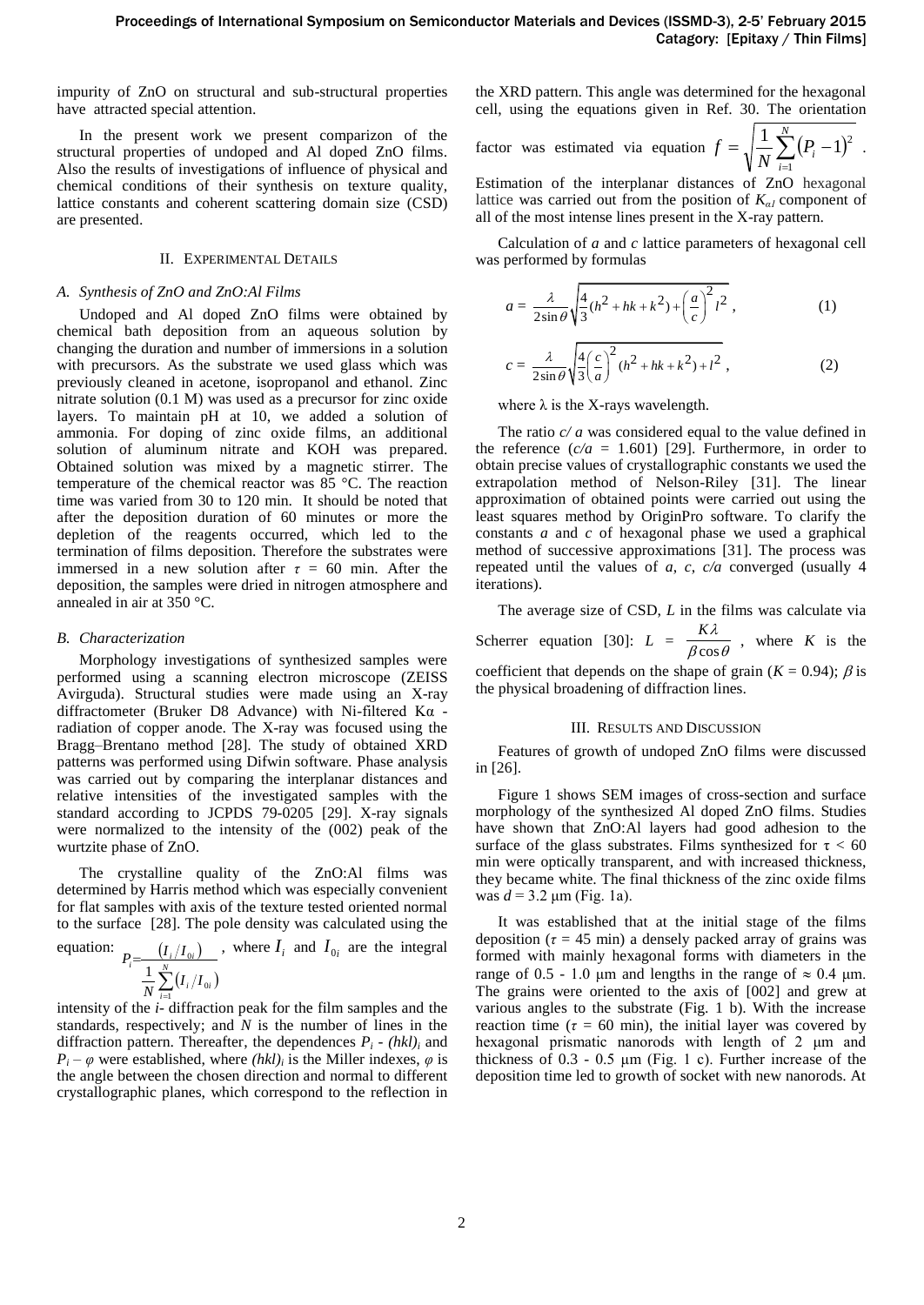the same time, the space between nanorods overgrew by filamentous and lamellar crystallites which



Fig. 1. SEM images of cross section ( $\tau$  = 120 min) (a) and morfology of Al doped ZnO films deposited for various

reaction time  $\tau$ , min: 45 (b), 60 (c), 120 (d). Typical EDAX spectra are in the insets

indicated changing of growth mechanism. Increasing the deposition time up to 120 min led to increase in the hexagonal rod height (2.5  $\mu$ m) and thickness (0.5 - 0.8  $\mu$ m). At the same time nanorods took the form close to the form of poorly sharpened pencil. Additionally, lamellar crystallites overgrew with thickness in the range of 0.1-0.3 μm and lateral dimensions of 2-3 μm.

In order to determine the elemental composition of the doped samples, EDAX analysis was carried out. Typical EDAX spectra of as-grown ZnO:Al layers are shown in Fig. 1 (in the inset). As it can be seen in Figure 2, all EDAX spectra cosist of Zn, O and Al peaks. In the spectra of the films deposited for short time, except the elements belonging to the compound components (Zn, O, Al), we registrated extraneous peaks belonging to elements of the glass substrate (K, Si, Ca). This is due to the fact that these layers were thin and highly porous.

The elemental composition of Al doped ZnO layer determined by EDAX analysis are summarized in Table 1. As it can be seen from the table, increasing the duration of deposition led to reduction of aluminum atomic concentration. This was obviously due to the saturation of the solution and depletion of reactants.

It was found that during the growth of the films, the composition significantly changed. At the initial stage of the synthesis ( $\tau$  = 45 min), ZnO layers were significantly enriched with oxygen. At the deposition for  $\tau = 60$  min, excess of metal was observed. The most stoichiometric films were obtained for reaction time of  $\tau = 60$  min. It should be noted that after the synthesis for  $\tau = 60$  min, the solution with precursors was refreshed by a new one. Subsequently, solutions depletion resulted to reduction of concentration of metal atoms.

XRD patterns of the synthesized ZnO and ZnO:Al layers are presented in Figure 2. The phase analysis of undoped ZnO films showed [27] that the dominant intensity had reflections from the crystallographic plane (002) of the hexagonal phase of ZnO.

TABLE I. ELEENTAL COMPOSITION OF ZNO:AL FILMS

| τ,  |       | Concentration, at. % |      | Zn+Al   | $c_{\text{z}_n}$ |  |  |
|-----|-------|----------------------|------|---------|------------------|--|--|
| min | Zn    |                      | Al   | $c_{o}$ | $c_{o}$          |  |  |
| 45  | 17.04 | 77.33                | 5.63 | 0.29    | 0.22             |  |  |
| 60  | 55.32 | 43.33                | 1.35 | 1.31    | 1.27             |  |  |
| 90  | 47.50 | 48.49                | 4.01 | 1.06    | 0.97             |  |  |
| 120 | 33.74 | 65.35                | 0.91 | 0.53    | 0.52             |  |  |

Also in the X-ray patterns, intense lines were registered at the angles of 31.79°, 36.24°, 47.66° of the (100), (101), (102) planes of wurtzite phases of zinc oxide, respectively [29]. As it can be seen from the figure, in the diffraction patterns of undoped films, an extranormous phases were not fixed.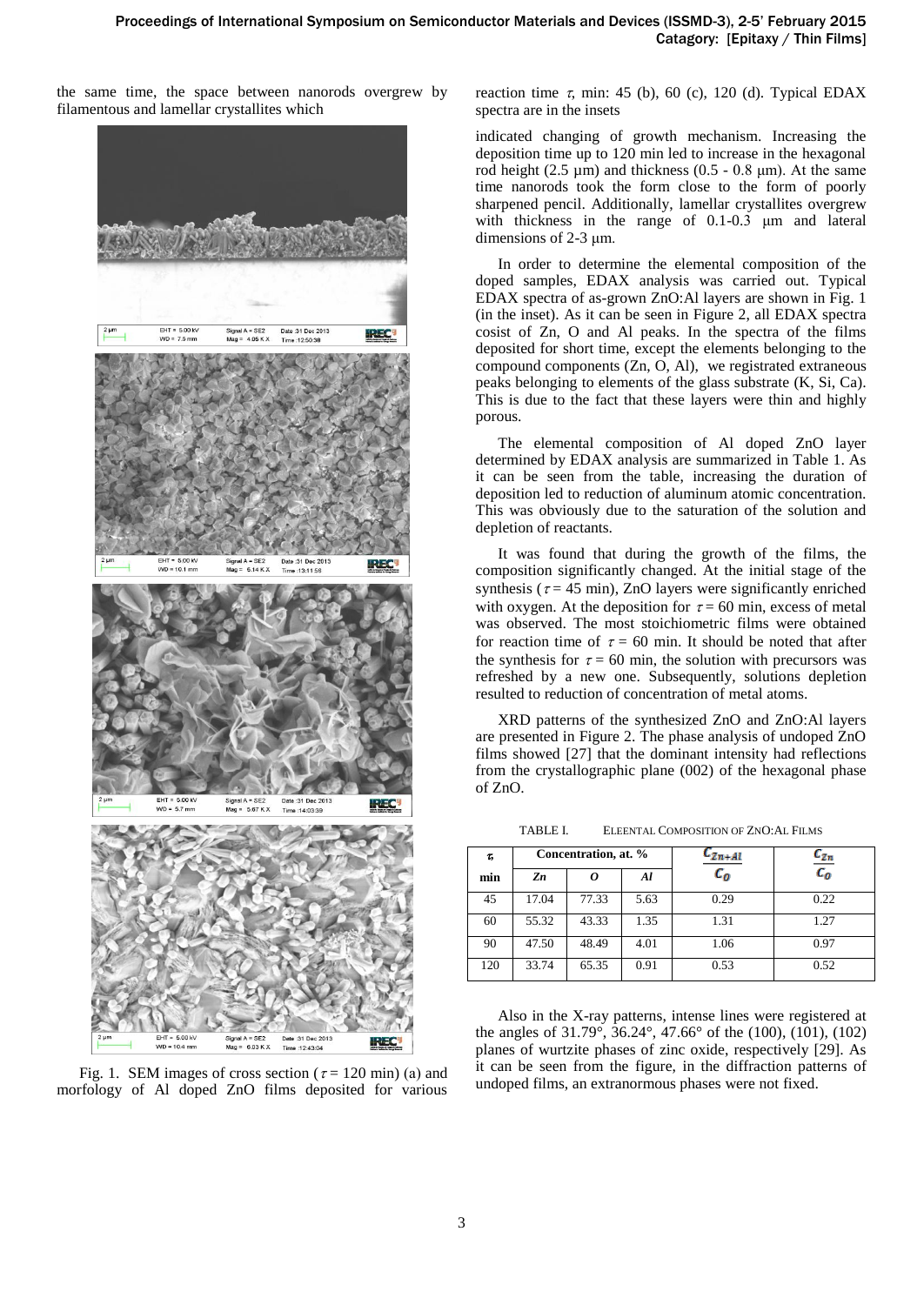

Fig. 2. XRD patterns of undoped ( $\tau = 60$  min) and doped ZnO:Al films obtained at various duration of the deposition  $\tau$ , min:  $1 - 45$ ,  $2 - 60$ ,  $3 - 90$ ,  $4 - 120$ .

XRD analysis of the ZnO:Al films allowed identifying of peaks with maximal intensity from reflection of (100), (002), (101), (102) crystallographic planes of ZnO hexagonal phase.

In doped samples with small thickness, these lines were shifted in relation to the position characteristic for undoped layers. Moreover in the XRD pattern of thick condensates we have registered the peaks identified as the reflection of the (111) plane of Al cubic phase and  $(-601)$  of  $Al_2O_3$  hexagonal phase.

Calculation of the pole density of synthesized ZnO and ZnO:Al layers showed (Figure 3) that condensates had weak (*f*  $= 0.52 - 1.87$  arb. units) axial growth texture of [002]. This growth texture was typical for zinc oxide films obtained by CBD [15]. Dependence of orientation factor *f* on reaction time of synthesised layers is shown in the inset of Fig. 3. As it can be seen from the figure 3, the quality of ZnO:Al texture decreased after increasing the deposition time. This was due to the peculiarities of film growth and the presence of aluminum atoms in the precursor solution. For undoped films we observed another dependence: increasing the reaction time led to improvement of the crystalline quality. Similar dependence was observed for undoped ZnO films obtained from zinc sulfate and ammonia solutions [26].

We determined the lattice constants of undoped and doped zinc oxide films. Traditionally, the calculation of lattice parameters is carried out with the help of traditional equations using reference value of *c/a* [32]. This results in reduction of the accuracy of calculations. Moreover, it is impossible to determine the *c/a* ratio characteristic for a particular sample. To improve the accuracy of determination of lattice constants (*a*, *c*) of the material we used the method of successive approximations, including an iterative procedure described in Ref. 33. As a result of calculations it was found that the values of *a*, *c* and their ratio *c/a* converged after the fourth iteration, indicating that the procedure of calculation was finished. Therefore these values were used for further analysis.



Fig. 3. Dependences of the pole density  $P_i$  on the angle  $\varphi$ between the texture axis and the normal to the reflection plane for ZnO films obtained at  $\tau$ , min: 45 (1), 60 (2), 90 (3), 120 (4). The inset shows dependence of orientation factor f on reaction time fro undoped (1) and doped films (2)

Fig. 4 showed the dependence of the *a* and *c* lattice constants of ZnO, ZnO:Al films on the duration of the deposition. In the figure the dotted line corresponded to the reference data for undoped ZnO [29].



Fig. 4. Dependences of lattice constants a, c and their ratio c/a (fourth iteration) for doped (1) and undoped (2) ZnO films on the deposition time. The dotted line corresponds to the values of undoped material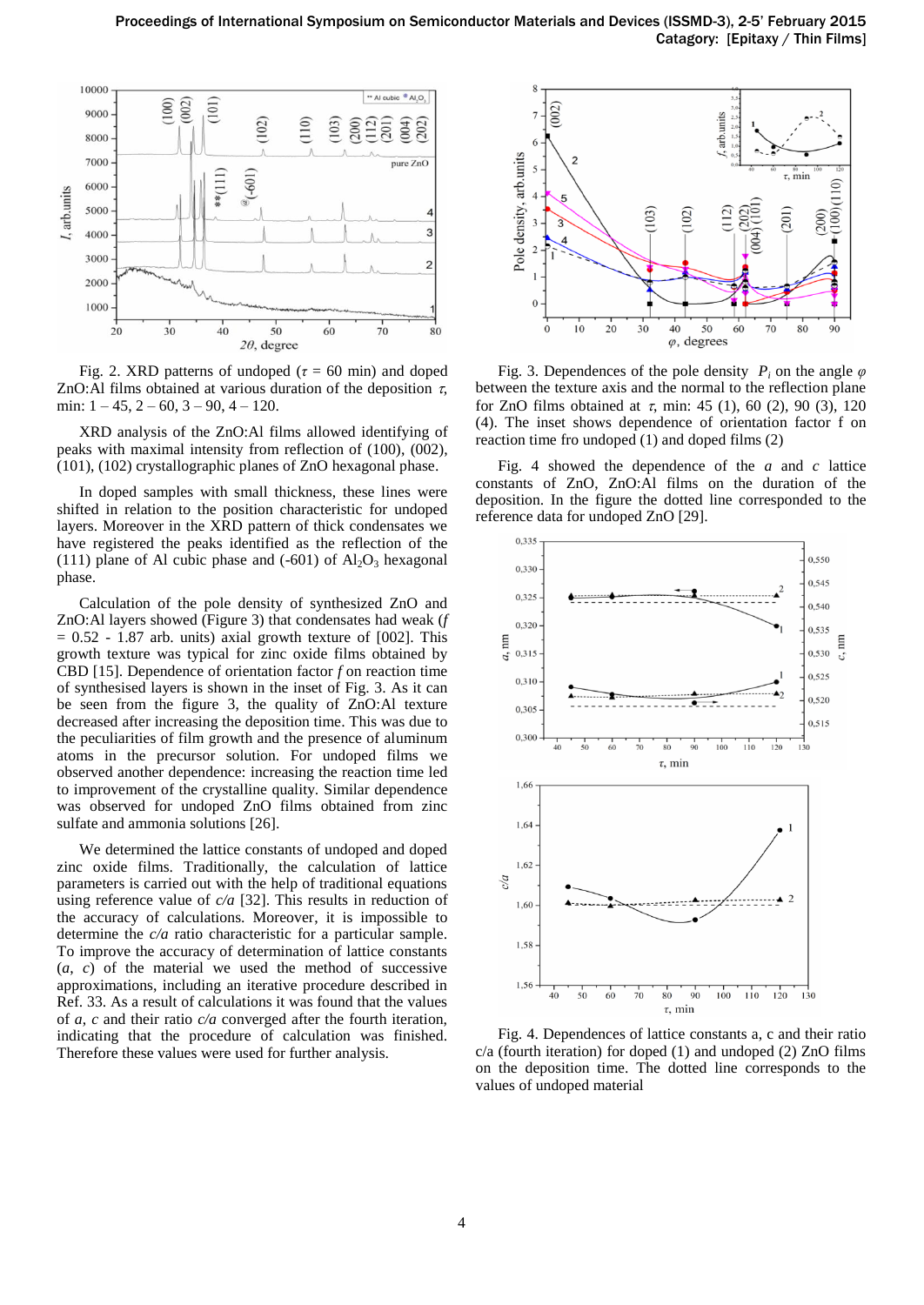| τ,  | ZnO:Al         |            |        |                |         |         |       |       |       |       | ZnO   |       |  |
|-----|----------------|------------|--------|----------------|---------|---------|-------|-------|-------|-------|-------|-------|--|
| min | a, nm          | $c$ , $nm$ | c/a    | a, nm          | c, nm   | c/a     |       | L, nm |       | L, nm |       |       |  |
|     | 1 st iteration |            |        | 4 th iteration |         |         | (100) | (002) | (101) | (100) | (002) | (101) |  |
| 45  | 0.3249         | 0.52293    | .6095  | 0.32494        | 0.52293 | 1.60931 | 19.5  | 23.2  | 17.6  | 24.5  | 26.4  | 25.0  |  |
| 60  | 0.32513        | 0.52075    | .6016  | 0.32513        | 0.52135 | 1.60351 | 45.5  | 54.0  | 47,3  | 25.2  | 26.1  | 25.2  |  |
| 90  | 0.32603        | 0.52009    | 1.5952 | 0.32617        | 0.51953 | 1.59282 | 52.3  | 55.0  | 48,3  | 25.5  | 28.1  | 25.7  |  |
| 120 | 0.32097        | 0.52116    | 1.62   | 0.31997        | 0.52398 | 1.63759 | 38.0  | 39.1  | 39,4  | 27.3  | 28.8  | 27.1  |  |

TABLE II. STRUCTURAL AND SUB-STRUCTURAL FEATURES OF AL DOPED ZNO FILMS

The values of the lattice parameters of undoped material weakly depended on the reaction time and varried in the range of *a* = 0.32486 – 0.32548 nm, *c* = 0.52064 – 0.52149 nm. Simultaneously, the lattice constants of doped ZnO films varied in a wide range: *a* = 0.32490 -0.31997 nm, *c* = 0.52293 - 0.52116 nm and differed from the values listed in the reference for undoped material ( $a = 0.32417$  nm,  $c = 0.51876$ nm).

At the same time the value of *a* decreased with increasing duration of condensates deposition, along with this the value of *c* increased.

This effect was obviously caused by the presence of aluminum atoms in the films. The authors of Ref. 19 found that the presence of Al atoms in zinc oxide films led to a decrease of the lattice parameter due to the substitution of Zn atoms by smaller atoms of Al  $(r_{Zn}^{2+}=0.074$  nm;  $r_{Al}^{3+}=0.053$ nm) [19].

It was confirmed that increasing the deposition time led to decrease of *c/a* ratio from 1.6093 to 1.5928, with a significant increase of this parameter to 1.6376 at  $\tau = 120$  min.

The estimation of the lattice parameters allowed us to carry out the calculation of the unit cell volume of hexagonal lattice and the bond lengths between the atoms of zinc and oxygen in the material (Fig. 5).

The values of the unit cell volume of undoped zinc oxide films were almost independent of the duration of the deposition ( $V = 0.1428 - 0.1430$  nm<sup>3</sup>). These values are in good agreement with the reference one ( $V = 0.1435$  nm<sup>3</sup>).

It was established that the volume of the hexagonal primitive cell of doped films with small thickness ( $\tau = 45{\text -}60$ ) min) was  $V = 0.1434 - 0.1430$  nm<sup>3</sup>. Increasing the deposition time of the layers from  $\tau = 90$  min to  $\tau = 120$  min resulted in reduction of the unit cell volume from  $V = 0.1436$  nm<sup>3</sup> to  $V =$  $0.1394$  nm<sup>3</sup>. Simultaneously, bond lengths between the atoms of zinc and oxygen changed from  $l = 0.19802$  nm to  $l =$ 0.19618 nm. These values differed from the reference ones given to the bulk undoped material  $(l = 0.19721$  nm), which was the result of the presence of Al atoms in the films.

Table 2 shows the results of calculations of the CSD size of the synthesized films. After the deposition for 120 min these values were growing poorly and varried in the range



Fig. 5. Unit cell volume *V* and bond lengths between the atoms of Zn-O (in the inset) of undoped and Al doped ZnO films as a function of reaction time. The dotted line corresponds to the reference data

of *L(100)* = (24.5 - 27.3) nm, *L(002)* = (26.4 - 28.8) nm, *L(101)* =  $(25.0 - 27.1)$  nm.

As shown in Table 2, the size of CSD of ZnO:Al films increased with increasing the duration of the synthesis from 45 to 90 min (*L(100)* = (19.5 - 52.3) nm, *L(002)* = (23.2 -55.0) nm,  $L_{(101)} = (17.6 - 48.3)$  nm. Further increasing the time of deposition up to 120 min caused a significant reduction of CSD size in all crystallographic directions  $(L_{(100)} = 38.0 \text{ nm}$ ,  $L_{(002)} = 39.0$  nm,  $L_{(101)} = 39.4$  nm). This behavior was caused by the peculiarities of films growth when at the initial stage of growth there were formed the oriented nanorods in the direction of (002), and with increasing deposition time, the crystallite size increased. Increase of the reaction time up to 120 min led to overgrow the space between nanorods by filamentous and lamellar crystallites with small thickness and resulted in a decrease in the average size of CSD. A similar trend was observed for ZnO:Al films obtained by sol-gel method and spin-coating in Ref. 34. Furthermore, using Scherrer equations, R. Chandramohan et al. obtained similar values of CSD  $(L = 40.7 - 47.9)$  nm for aluminum doped zinc oxide films synthesized from a solutions of zinc sulfate, ammonia and sodium hydroxide [24].

#### IV. CONCLUSIONS

A comparison of the structural and substructural characteristics of undoped and Al doped ZnO films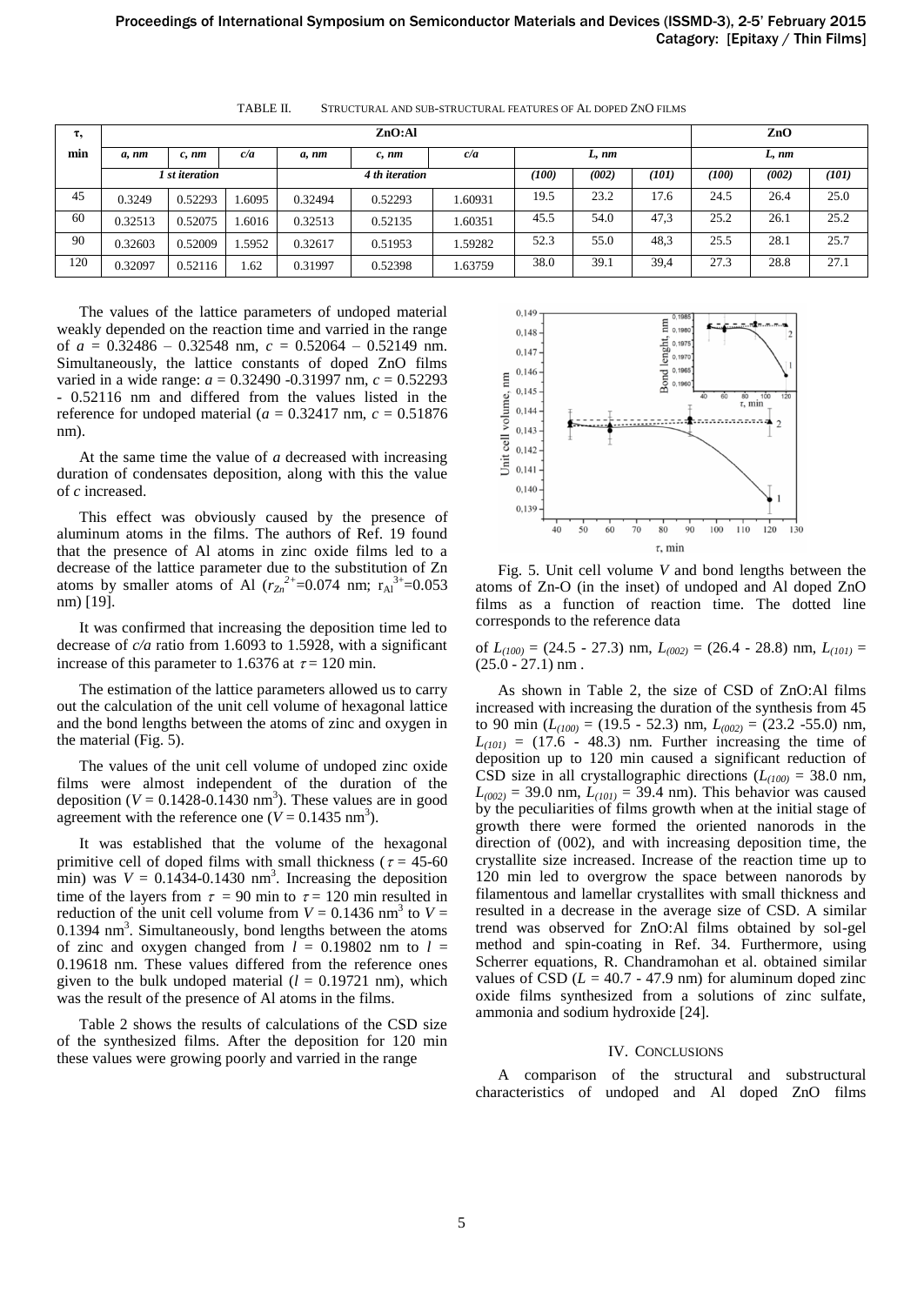synthesized by the method of chemical bath deposition from an aqueous solution of zinc nitrate, ammonia and aluminum nitrate at different reaction time was carried out. It was shown that the growth occurred thought the formation of hexagonal prismatic nanorods followed by overgrowing of filamentous and lamellar crystallites.

It was established that increasing the deposition time of the layers led to a reduction of the concentration of aluminum in films from 5.63 to 1.35 (at  $\tau = 60$  min it was the refreshing of the solution), and from 4.01 to 0.91 ( $\tau = 120$  min), due to the depletion of chemical reagents during the reaction.

It was shown that the synthesized ZnO and ZnO:Al condensates had a hexagonal structure with growth texture of [002], and the crystalline quality depended on the time of deposition. It was found that lattice constants of undoped material weakly depended on the time of synthesis and varied in the range of *a* = 0.32486-0.32548 nm, *c* = 0.52064-0.52149 nm. At the same time, the lattice constants of Al doped ZnO films varied in the wide range:  $a = 0.32490 - 0.31997$  nm,  $c =$ 0.52293-0.52116 nm. The lattice parameter *a* decreased with increasing the duration of the deposition; and lattice parameter *c* slightly increased.

The values of CSD of the films obtained at various reaction time were established. It was shown that the CSD  $(L_{(100)} = (24.5 - 27.3)$  nm,  $L_{(002)} = (26.4 - 28.8)$  nm,  $L_{(101)} =$ (25.0 - 27.1) nm) of undoped films weakly increased after increasing of  $\tau$ . In the ZnO:Al films the CSD size increased with increasing the duration of their synthesis from 45 to 90 min (*L(100)* = (19.5 - 52.3 nm, *L(002)* = (23.2 -55.0) nm, *L(101)* = (17.6 - 48.3) nm). Further increase of reaction time up to 120 min led to a significant reduction of the CSD size in all crystallographic directions ( $L_{(100)} = 38.0$  nm,  $L_{(002)} = 39.0$  nm,  $L_{(101)} = 39.4$  nm) which was due to the peculiarities of ZnO:Al growth.

# *Acknowledgment*

This research was supported by the Ministry of Education and Science of Ukraine (Grant No. 0113U000131, No. 0112U000772 and the individual grant for D.O.).

# *References*

- [1] U. Ozgur, Ya.I. Alivov, C.Liu, A.Teke, M.A. Reshchikov, S. Doğan,□ V. Avrutin, S.J. Cho, and H. Morkoç, "A comprehensive review of ZnO materials and devices," J. Appl. Phys., vol. 89, pp. 041301-1-103, 2005.
- [2] J. Fan, Y. Hao, C. Munuera, M. Garcia-Hernandez, F. Guell, E. M. J. Johansson, G. Boschloo, A. Hagfeldt, A. Cabot," Influence of the Annealing Atmosphere on the Performance of ZnO Nanowire Dye-Sensitized Solar Cells," J. Phys. Chem. C, vol. 117(32), pp. 16349-16356, 2013.
- [3] J. D. Fan, A. Shavel, R. Zamani, C. Fabrega, J. Rousset, S. Haller, F. Guell, A. Carrete, T. Andreu, J. Arbiol, J. R. Morante, A. Cabot, ‖Control of the doping concentration, morphology and optoelectronic properties of vertically aligned chlorine-doped ZnO nanowires," Acta Mater., vol. 59 (17), pp. 6790-6800, 2011.
- [4] S. Benramache, B. Benhaoua and H. Bentrah, "Preparation of transparent, conductive ZnO:Co and ZnO:In thin films by ultrasonic spray method," Journal Of Nanostructure in Chemistry, vol. 3, p.54, 2013.
- [5] M.-Ch. Jun, S.-U. Park, J-H. Koh, Jun, "Comparative studies of Aldoped ZnO and Ga-doped ZnO transparent conducting oxide thin films,' Nanoscale Research Letters, vol. 7, p.639, 2012.
- [6] E.D. Bourret-Courchesne, S.E. Derenzo, M.J. Weber, "Development of ZnO:Ga as an ultra-fast scintillator," Nuclear Instruments and Methods in Physics Research A, vol. 601, pp. 358–363, 2009.
- [7] E. D. Gaspera, M. Bersani, M. Cittadini, M. Guglielmi, D. Pagani, R. Noriega, S. Mehra, A. Salleo, A. Martucci, "Low-Temperature Processed Ga-Doped ZnO Coatings from Colloidal Inks," J. Am. Chem. Soc., vol. 135, pp. 3439−3448, 2013.
- [8] D.-J. Kwak, B.-W. Park, Y.-M. Sung, "Bias Voltage Dependence of the Electrical and Optical Properties of ZnO:Al Films Deposited on PET Substrates," Journal of the Korean Physical Society, vol. 55(5), pp. 1940-1944, 2009.
- [9] M.Chen, Z.L.Pei, X.Wang, C.Sun, L.S.Wen, "Dependence of structural, electrical and optical properties of ZnO:Al films on substrate temperature," J. Mater. Res., vol. 16, pp. 2118-2123, 2001.
- [10] A. Crossay, S. Buecheler, L. Kranz, J. Perrenoud, C.M. Fella, Y.E. Romanyuk, A.N. Tiwari, "Spray-deposited Al-doped ZnO transparent contacts for CdTe solar cells," Solar Energy Materials & Solar Cells, vol. 101, pp. 283–288, 2012.
- [11] C.X. Luo, J.K. Liu, Y. Lu, C.S. Du, "Controllable preparation and sterilization activity of zinc aluminum oxide nanoparticles," Materials Science and Engineering: C, vol. 32, pp. 680–684, 2012.
- [12] A. Patzko, R. Kun, V. Hornok, I. Dekany, T. Engelhardt, N. Schall, ―ZnOAl-layer double hydroxides as photocatalysts for oxidation of phenol in aqueous solution," Colloids Surf. A: Physicochem. Eng. Aspects, vol. 265, pp. 64–72, 2005.
- [13] K.C. Hsiao, S.C. Liao, Y.J. Chen, "Synthesis, characterization and photocatalytic property of nanostructured Al-doped ZnO powders prepared by spray pyrolysis," Materials Science and Engineering: A, vol. 447, pp. 71–76, 2007.
- [14] W.Y. Zhang, D.K. He, Z.Z. Liu, L.J. Sun, Z.X. Fu, "Preparation of transparent conducting Al- Doped ZnO thin films by single source chemical vapour deposition," J. Optoelectron. Adv. Mater – Rapid communications, vol. 4(11), pp. 1651-1654, 2010.
- [15] Z.X. Yang, Y. Huang, G.N. Chen, Z.P. Guo, S.Y. Cheng, S.Z. Huang, ―Ethanol gas sensor based on Al-doped ZnO nanomaterial with many gas diffusing channels," Sensors and Actuators, B: Chemical, vol. 140, pp. 549–556, 2009.
- [16] B.H. Kong, D.C. Kim, Y.Y. Kim, H. Koun, «Effects of ZnO Template Thickness on the Synthesis of 1-D ZnO Nanostructures,» J. Korean Phys. Soc., vol. 49, pp. S741–S744, 2006.
- [17] H. Kumarakuru, D. Cherns, "The growth and conductivity of nanostructured ZnO films grown on Al-doped ZnO precursor layers by pulsed laser deposition", Ceramics International, in press.
- [18] A. Mohanta, J. G. Simmons Jr., H. O. Everitt, G. Shen, S. Margaret Kim, P. Kung, «Effect of pressure and Al doping on structural and optical properties of ZnO nanowires synthesized by chemical vapor deposition,» J. Lumin., vol. 146, pp. 470–474, 2014.
- [19] A. A. Al-Ghamdi, O. A. AlHartomy, M. E. Okr, A.M. Nawar, S. ElGazzar, F. El-Tantawy, F. Yakuphanoglu, "Semiconducting properties of Al doped ZnO thin Films," Spectrochimica Acta Part A: Molecular and Biomolecular Spectroscopy, in press.
- [20] A. Gahtar, A. Rahal, B. Benhaoua, S. Benramache, "A comparative study on structural and optical properties of ZnO and Al-doped ZnO thin films obtained by ultrasonic spray method using different solvents,' Optik - Int. J. Light Electron Opt., in press.
- [21] J.D. Fan, C. Fabrega, R. Zamani, A. Shavel, F. Guell, A. Carrete, T. Andreu, A.M. Lopez, J.R. Morante, J. Arbiol, A. Cabot, "Solutiongrowth and optoelectronic properties of ZnO:Cl@ZnS core-shell nanowires with tunable shell thickness," J. Alloys Compd., vol. 555, pp. 213-218, 2013.
- [22] X. Liu, K. Pan, W.Li, D. Hu, Sh. Liu, Y. Wang, "Optical and gas sensing properties of Al-doped ZnO transparent conducting films